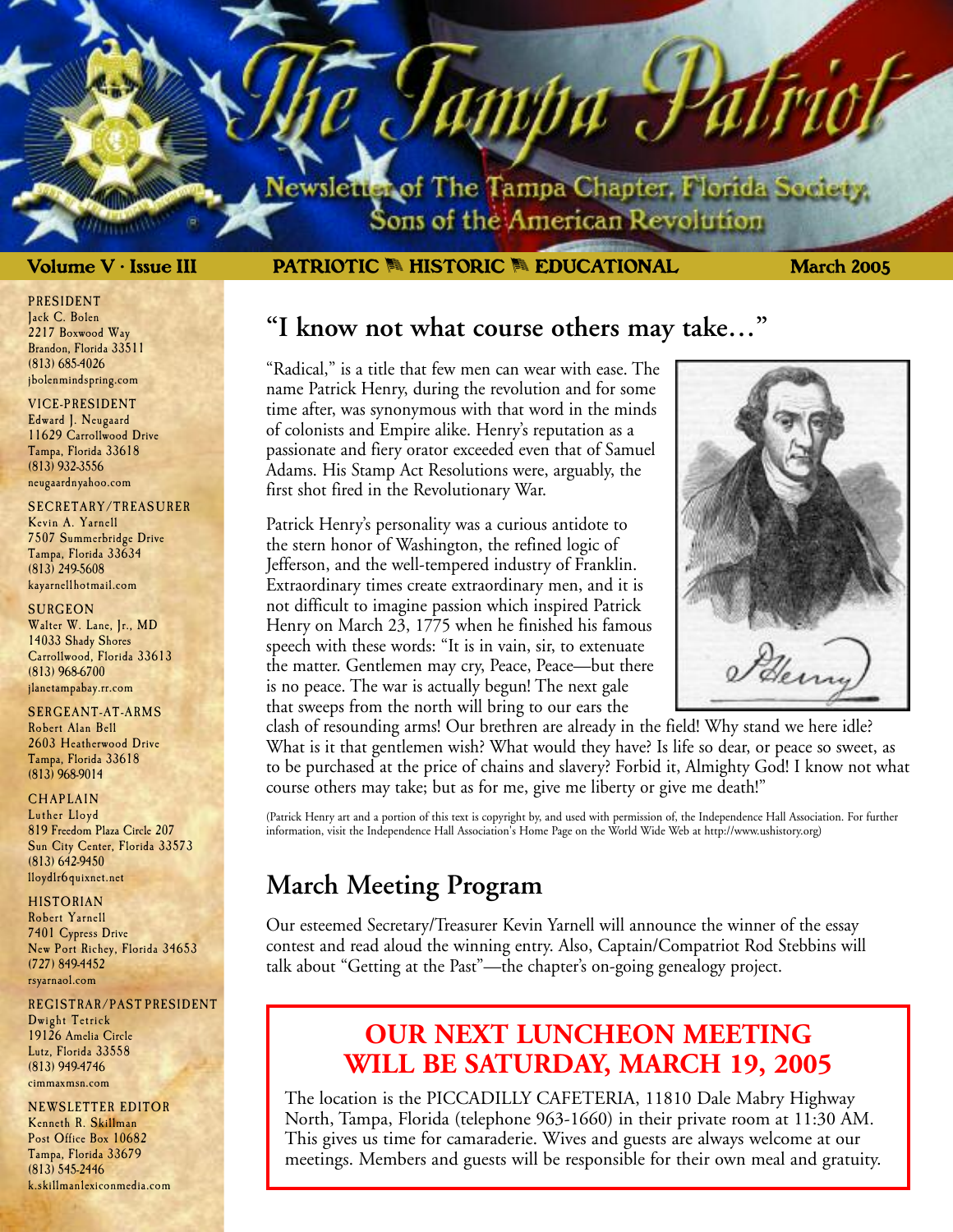# **Minutes of the February 19, 2005 meeting of the Tampa Chapter SAR**

President Bolen called the meeting to order at 12:00. Chaplain Lloyd offered the invocation. Ken Skillman led the pledge to the flag and the President led the pledge to the SAR.

Members present: Jack Bolen, Rodney Stebbins, Ed Neugaard, John Skillman, Kenneth Skillman, Chuck Grant, Luke Lloyd, and Kevin Yarnell.

Welcome guests: June Bolen, Ellie Skillman, and John Potter a USF student

President Bolen then asked the secretary for his report. He read several pieces of correspondence received.

The treasurer reported a balance of \$2285.63. He requested that Marty Miller be allowed to audit the chapter books for 2004. Marty and the members agreed. He'll report his findings at the March meeting.

Under old business, President Bolen reported on behalf of Dwight that the Liberty Tree is still on track.

Luke Lloyd asked the secretary for a listing of names and address of those who are homebound or in nursing home for the purpose of possible visits and phone calls by him on behalf of the chapter.

John Skillman asked if a more formal dinner meeting with wives was ever done or might be considered now. A discussion followed including possible joint meetings with the DAR or other SAR chapters. One issue raised was the need for the members to get to know each other, not only in this chapter but with some of the other local SAR chapters. The consensus was for a combination of a joint event with the St. Petersburg SAR chapter and the wives. The president will make some initial inquiries.

In response to some comments from the previous discussion the president then asked all the members to introduce themselves.

Following lunch the president introduced Vice President Ed Neugaard who in turn introduced our speaker Dr. Philip Levy. Dr. Levy is a professor at USF and his topic

was the early home of George Washington in Fredericksburg.

> Professor Levy's talk was most informative. Some highlights are provided here for those not in attendance. The professor's hunt for the home began in 1995. Washington lived in four places during his lifetime: Pope's Creek 1732-1735; Hunting Creek 1735-1738; Ferry Farm 1738-1752;

and Mount Vernon, 1752-1799. Ferry Farm is the site of interest to Dr. Levy. It has undergone significant changes including a Christmas Eve, 1740 fire that burned the house to the ground. By 1832 none of the original buildings are standing. The large amount of change at the site makes the excavation and subsequent identification of the home more difficult.

Dr. Levy then looked briefly at the various paintings and images that have been purported to be Washington's boyhood home. These pictures that have become iconic but none of them are based on any factual issues. A few Civil War era photographs provide the best early look at the site but none of the Washington era buildings are standing at this point in history. *(continued on next page)*



*USF's Dr. Philip Levy, co-director of a ten-year, extensive excavation of the remains of Augustine Washington's Stafford County, VA plantation.*



*Dr. Levy gave a fascinating lecture and slide presentation which generated a great deal of interest from the Tampa Chapter membership.*

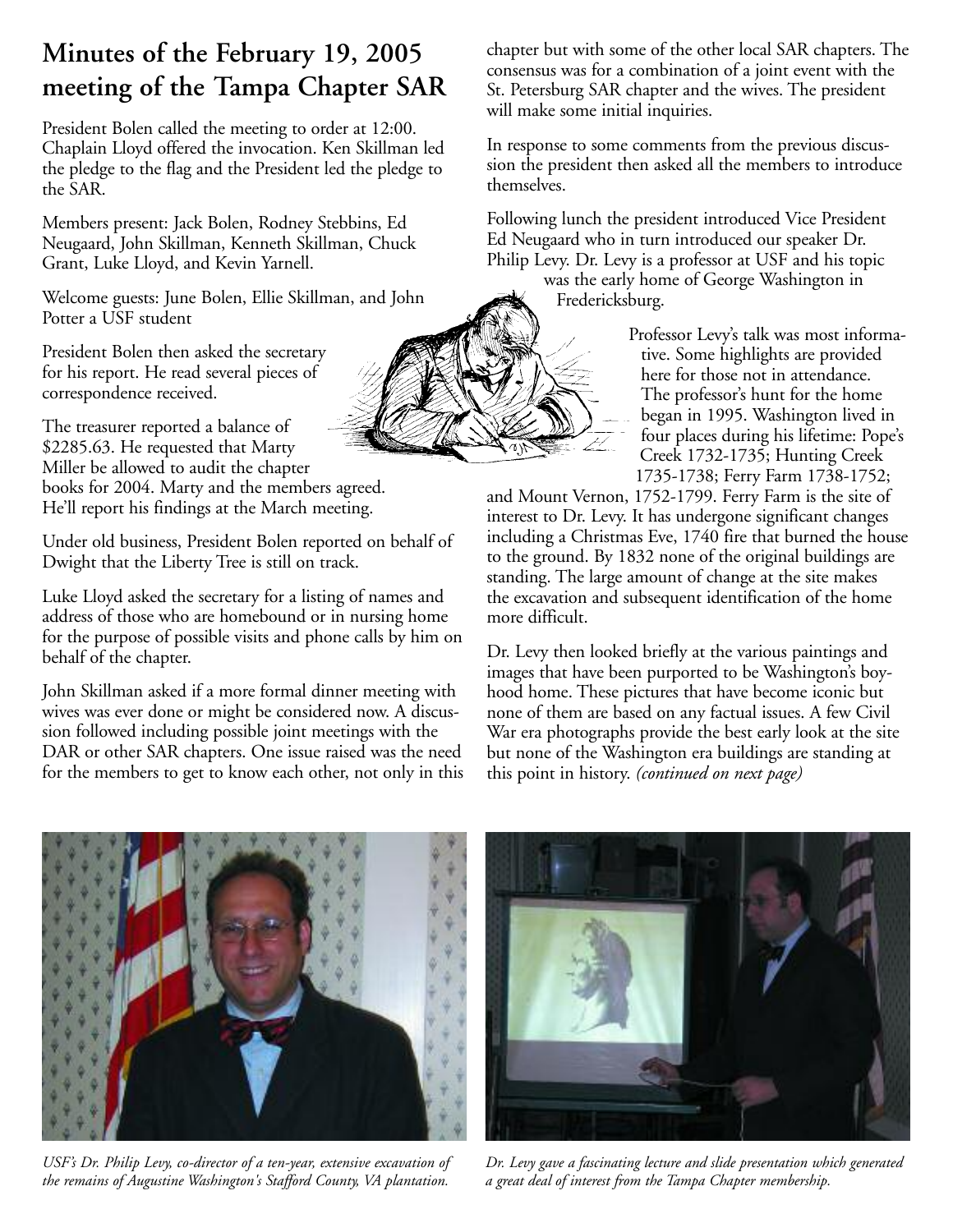The excavation began in 2001 and they have found the remains of three Washington era buildings. Dr. Levy discussed some of the items they've found and how they help to establish the time period of the buildings. They are not yet ready to name one of them as Washington's boyhood home. Over the next seven years they hope to finish the excavation and begin a reconstruction of the home.

A question and answer session followed. In response to one question Dr. Levy touched briefly on the cherry tree story. It turns out the original story is that Washington 'barked' not 'chopped down' a cherry tree. He pointed out that there is no evidence to support or refute the story but it is a plausible story and therefore should not be dismissed quickly as simply legend.

Chuck Grant won the 50/50 drawing. The treasury was enriched by \$9.50

President Bolen led the recessional and Chaplain Lloyd the benediction. The meeting adjourned at 2:10pm.

Respectfully submitted,

Kevin Yarnell *Chapter Secretary*

# **Welcome Our New Chaplain**

Luke Lloyd has recently assumed the duties of Chapter Chaplain and has graciously offered to perform outreach services to those members who have unusual circumstances which prevent them from attending regular chapter meetings.



*New Chaplain Luther "Luke" Lloyd (left) is welcomed by President Jack Bolen at the February 19, 2005 meeting.*

# PLURIBU

# **Explore Your Genealogy & Benefit The CAR**

Did you know that Tampa Chapter member Rod Stebbins maintains a huge SAR genealogical database which is available to members for purchase? According to Rod, "When a family is doing their family research to join SAR, they can put their information into *our* copy of the SAR database. We will then print them out a tree, which will show how their history connects with our database and will aid in their research. Once accepted into SAR, members are eligible to purchase their own copy on disc. All of the money derived from this effort is given to the Children of the American Revolution in the form of grants to individual CAR members. The CAR Chapter selects the member to receive a grant. Neither the Tampa Chapter nor any of its members derive any cash benefit from the earnings from this effort." The database runs on the popular Family Tree Maker software which is available at most computer stores or directly from the manufacturer (www.ftm2005.com).

Members who would like to purchase their own copy of the SAR database should mail a \$25 check payable to the Tampa Chapter of the SAR to: Rod Stebbins, 8626 Chadwick Drive, Tampa, Florida 33635-6029.

# **Upcoming State & National SAR Events**

**115TH ANNUAL CONGRESS, NSSAR** 1-5 July 2005 Hyatt Regency Hotel Louisville, KY

**MIAMI CHAPTER'S 3RD PATRIOT TRAIL** 16-22 October 2005 West Point, NY